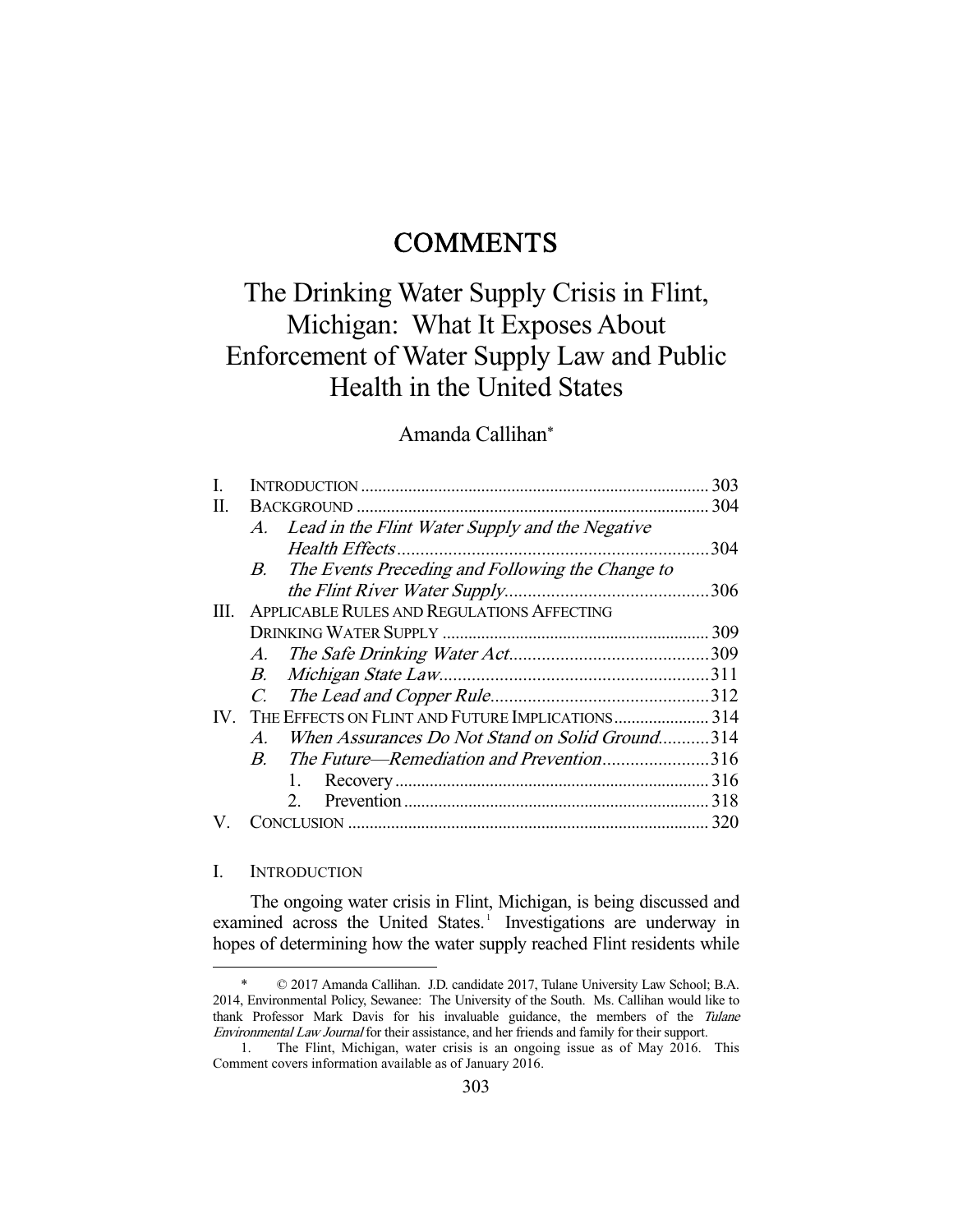untreated.<sup>2</sup> Many questions arise from the current difficulties that have fallen upon Flint. How was the corrosivity of the Flint River overlooked when it was determined to be the water supply? Why were the citizens' suspicions of the water so easily pushed aside? Why should U.S. citizens in 2016 need to worry about their drinking water? Everyone wants to pin down who is to blame. They want to feel that justice has been served, and that Flint can be fixed. However, there is a larger issue underlying what happened in Flint: why and how the existing laws failed this city. From this issue stems the need to study enforcement, effects, and the future of safe drinking water in the United States.

 The purpose of this Comment is to delve into the policy issues surrounding the water crisis currently happening in Flint, Michigan. Part II of this Comment explains the situation in Flint as of January 2016 with the events leading up to the water supply change and following consequences. Part III explains the existing federal and state laws that, in theory, should have prevented lead from leaching into the drinking water supply and required that the public be informed before major harm occurred. Part IV analyzes the public effect of failed legal assurances, the possibilities of recovery for Flint residents, and the future implications from this event. Finally, this Comment will conclude with suggestions of changes necessary for natural resource and public health laws to be effective.

#### II. BACKGROUND

-

#### A. Lead in the Flint Water Supply and the Negative Health Effects

 Flint, Michigan, is a small city that has gained national attention in recent months because of the damage the Flint River water supply inflicted on both the infrastructure and the community. An estimated  $40\%$  of Flint's 100,000 population lives below the poverty line.<sup>3</sup> Due to financial constraints, Flint's emergency manager switched the city from the City of Detroit's Huron water supply to water from the Flint River in April 2014.<sup>4</sup> Shortly following the change, the residents began

<sup>2.</sup> See Nora Macaluso, EPA Takes Action on Flint, Mich., Water Crisis, 31 TOXICS L. REP. 82, 82 (2016).

 <sup>3.</sup> Mitch Smith, Flint Wants Safe Water, and Someone to Answer for its Crisis, N.Y. TIMES (Jan. 9, 2016), http://www.nytimes.com/2016/01/10/us/flint-wants-safe-water-and-someoneto-answer-for-its-crisis.html?\_r=1.

<sup>4.</sup> Abby Goodnough, Monica Davey & Mitch Smith, When the Water Turned Brown, N.Y.TIMES (Jan. 23, 2016), http://www.nytimes.com/2016/01/24/us/when-the-water-turned-brown. html?smid=tw-nytimes&smtyp=cur&\_r=0; Smith, *supra* note 3.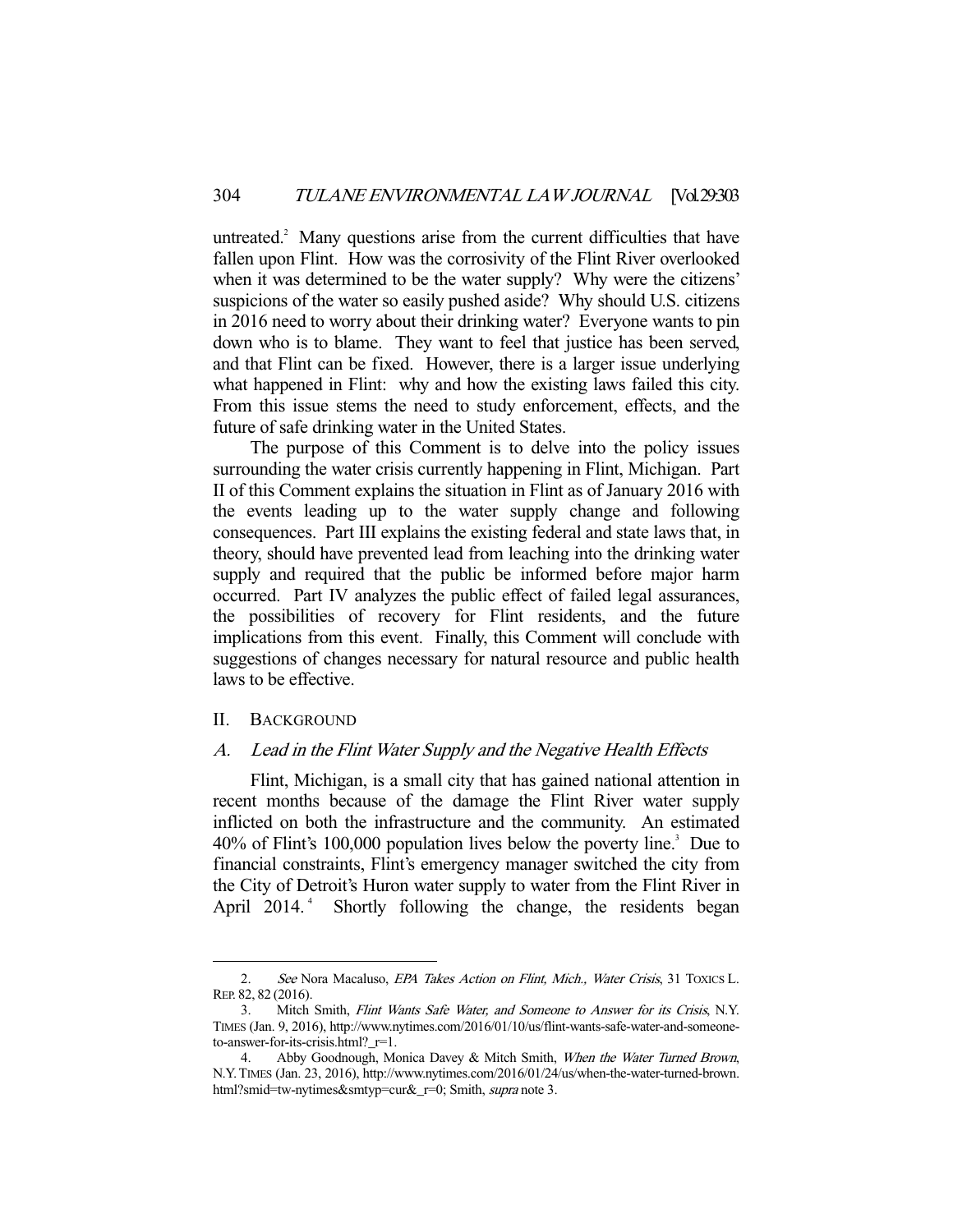complaining about the taste, odor, and color of the water supply.<sup>5</sup> The state government and city leaders, however, assured citizens of the water supply's safety.<sup>6</sup> Meanwhile, a General Motors engine plant in Flint switched its water supply because the corrosivity of the Flint River was corroding parts.<sup>7</sup> Later, Virginia Tech researchers discovered that lead contaminated the drinking water supply at elevated levels.<sup>8</sup> Additionally, a local pediatrician, Dr. Mona Hanna-Attisha, thought there might be a link between the water and the recent influx of patients suffering from rashes and hair loss.<sup>9</sup> Because Medicare requires states to keep records of blood lead levels in toddlers, Dr. Hanna-Attisha investigated the issue.10 She found that the levels had doubled, tripled in some instances, from the approximate time the water supply switched from Lake Huron to the Flint River.<sup>11</sup> The water of the Flint River is highly corrosive and caused lead to leach into the water from Flint's water supply pipes.<sup>12</sup>

 The negative health effects of lead vary in degree depending on exposure and age, but it is well known that any lead exposure is harmful to human health.<sup>13</sup> According to the Agency for Toxic Substances and Disease Registry, lead exposure can affect the entire body, especially the nervous system.14 Lead exposure can increase blood pressure, cause anemia, cause miscarriages in pregnant women, and cause brain and kidney damage.<sup>15</sup> Children are at an especially high risk of negative health effects from lead exposure because the lead can impair development and growth.<sup>16</sup> Children exposed to high lead levels may suffer from stunted cognitive development in particular.<sup>17</sup> The Centers for Disease Control (CDC) states there is no known safe blood lead level

<sup>5.</sup> See Smith, *supra* note 3.

 <sup>6.</sup> See Goodnough, Davey & Smith, supra note 4.

<sup>7.</sup> Jeremy Lin, Jean Rutter & Haeyoun Park, Events That Led to Flint's Water Crisis, N.Y. TIMES (Jan. 21, 2016), http://www.nytimes.com/interactive/2016/01/21/us/flint-lead-watertimeline.html.

<sup>8.</sup> See Sara Ganim & Linh Tran, How Tap Water Became Toxic in Flint, Michigan, CNN (Jan. 13, 2016, 10:53 AM), http://www.cnn.com/2016/01/11/health/toxic-tap-water-flint-michigan/.

 <sup>9.</sup> Id.

 <sup>10.</sup> Id.

 <sup>11.</sup> Id.

<sup>12.</sup> Id.; Smith, supra note 3; Goodnough, Davey & Smith, supra note 4.

<sup>13.</sup> Integrated Science Assessment (ISA) for Lead, U.S. ENVTL. PROT. AGENCY, http://www.epa.gov/isa/integrated-science-assessment-isa-lead (last updated Aug. 14, 2015).

<sup>14.</sup> DIV. OF TOXICOLOGY & HUMAN HEALTH SCIS., AGENCY FOR TOXIC SUBSTANCES & DISEASE REGISTRY, Chemical Abstracts Service No. 7439-92-1, LEAD–TOXFAQS 1 (2007).

 <sup>15.</sup> Id.

<sup>16.</sup> *Id.* at 2.

<sup>17.</sup> Integrated Science Assessment (ISA) for Lead, supra note 13.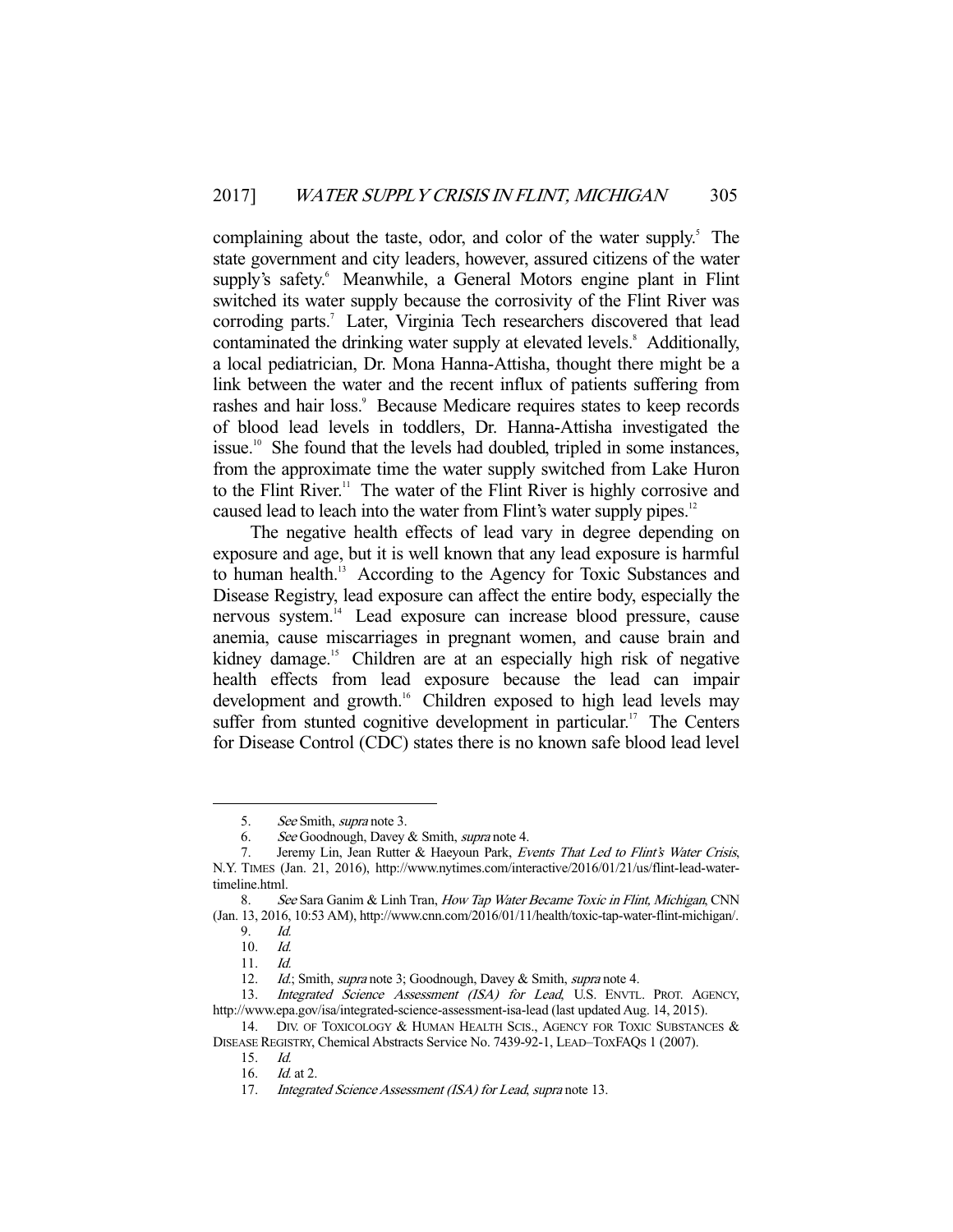for children.<sup>18</sup> The consequences for children exposed to high levels of lead will endure for the rest of their lives. Dr. Hanna-Attisha indicated in an interview that the word "lead" immediately raises serious concerns among doctors.<sup>19</sup> Therefore, Dr. Hanna-Attisha took her exploration of blood lead levels in Flint residents very seriously from the outset.<sup>20</sup>

### B. The Events Preceding and Following the Change to the Flint River Water Supply

 The consequences from the lead leaching are still being discovered in Flint. In January 2016, Governor Rick Snyder declared the city to be in a state of emergency and requested help from President Obama.<sup>21</sup> Since then, the National Guard entered the city and has been part of water distribution action.<sup>22</sup> Even though the water supply changed back to Lake Huron, the pipes can still leach lead in their current state.<sup>23</sup> Mayor Karen Weaver stated that the estimated cost of replacement of the infrastructure is greater than  $$1.5$  billion.<sup>24</sup> Governor Snyder's appointed task force has said the state Department of Environmental Quality's (DEQ) response to citizen complaints and sampling information was unacceptable.<sup>25</sup> The Governor has since made multiple apologies to Flint for the tragedy.<sup>26</sup> Multiple government and agency employees have stepped down from their positions following the admissions and discoveries surrounding how the water supply was inadequately treated.<sup>27</sup> These resignations include the Region Five administrator of the Environmental Protection Agency (EPA) and the Michigan DEQ director.<sup>28</sup>

 The decisions surrounding the switch to the Flint River as the city water supply and the following water crisis were made at the state government level, not at the city level. $29$  According to a verified class

 <sup>18.</sup> Lead, CTRS. FOR DISEASE CONTROL & PREVENTION, http://www.cdc.gov/nceh/ lead/default.htm (last updated Jan. 29, 2016).

<sup>19.</sup> Sanjay Gupta, Ben Tinker & Tim Hume, 'Our Mouths Were Ajar': Doctor's Fight To Expose Flint's Water Crisis, CNN (Jan. 22, 2016, 8:25 AM), http://www.cnn.com/2016/01/21/ health/flint-water-mona-hanna-attish/.

 <sup>20.</sup> Id.

<sup>21.</sup> Lin, Rutter & Park, *supra* note 7.

 <sup>22.</sup> Id.

<sup>23.</sup> Smith, *supra* note 3.

 <sup>24.</sup> Id.

 <sup>25.</sup> Id.

 <sup>26.</sup> Id.

 <sup>27.</sup> Macaluso, supra note 2.

<sup>28.</sup> Macaluso, *supra* note 2.

 <sup>29.</sup> Ganim & Tran, supra note 8.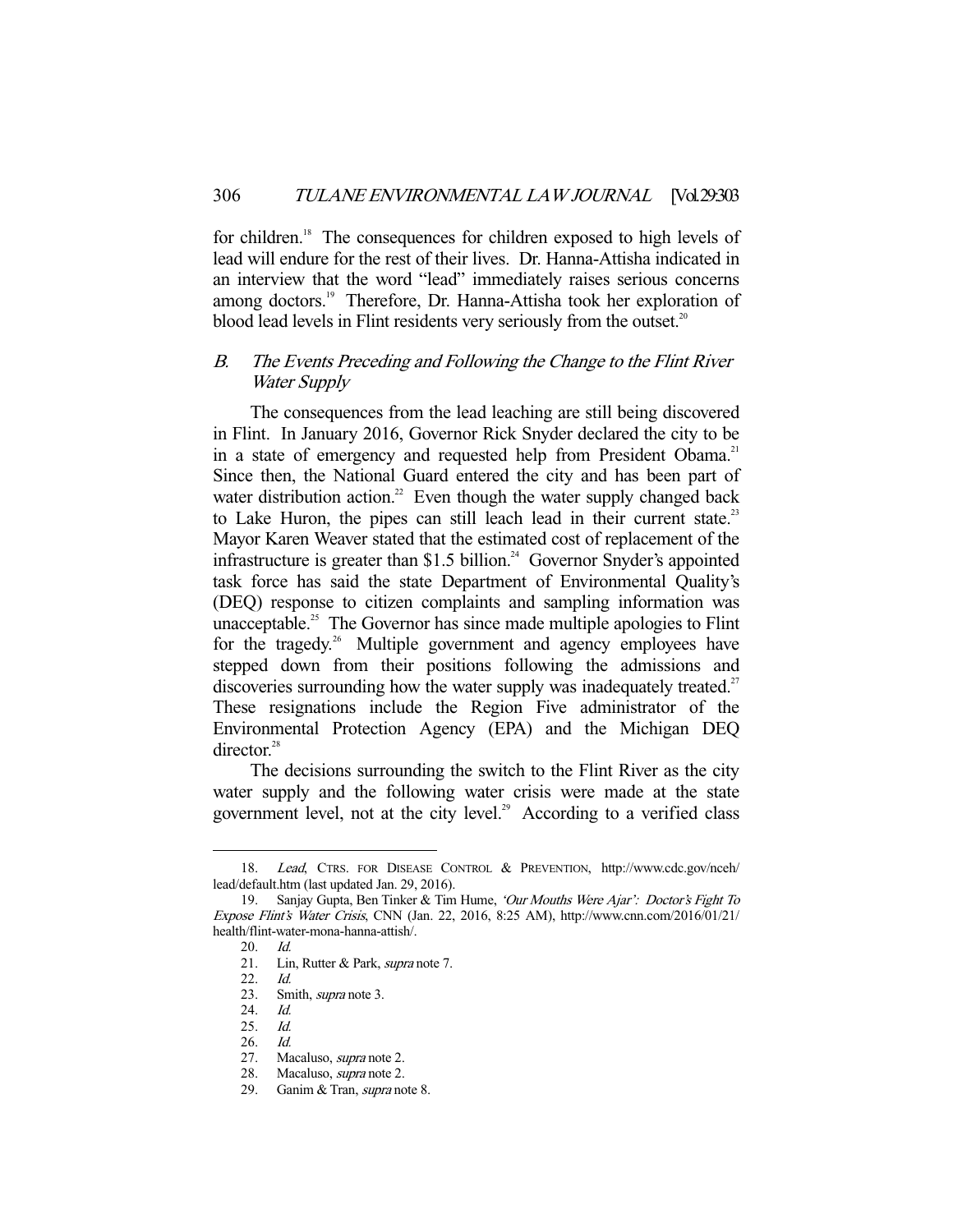action complaint filed in the State of Michigan Court of Claims in January 2016, Flint government officials commissioned a study of the safety of the Flint water back in 2011; this report noted the high corrosiveness of the river and that it would require an anti-corrosivity agent for the water to be safe.<sup>30</sup> In March 2013, a resolution for future water service from a regional water authority, Karegnondi Water Authority, was set to begin in  $2016$ .<sup>31</sup> However, in April 2014, the cityappointed emergency manager, Darnell Earley, ordered the use of the Flint River as the water supply.<sup>32</sup> At the time of this decision, Mr. Earley and the state had knowledge from the 2011 study that the water from the Flint River would need treating for its corrosivity in order to protect public health.<sup>33</sup> The estimated cost of the anti-corrosivity agent addition to the water supply was less than \$100 per day; by the spring of 2014, the defendants were aware that such anti-corrosivity prevention was not applied to the water. $34$  In January 2015, Flint water users received a notice that the drinking water was not in compliance with levels of Trihalomethanes (TTHM).<sup>35</sup> Allegedly, Mr. Earley refused subsequent city council demands for responsive action for public health.<sup>36</sup> Mr. Earley even rejected Detroit's offer to waive the \$4 million reconnection fee to reconnect to the Lake Huron water supply.<sup>37</sup> Mr. Earley left his position as emergency manager and was replaced by Gerald Ambrose.<sup>38</sup> Mr. Ambrose proceeded to reject the City Council's vote in March 2015 to return to Detroit's water supply.<sup>39</sup> In the summer of 2015, Virginia Tech researchers tested drinking water samples, discovering that the lead levels in the drinking water were above the federal action level of five parts per billion.<sup>40</sup> In that same time frame, Dr. Hanna-Attisha's work on lead blood levels came to light.<sup>41</sup> By October 2015, Genesee County Health Officials had issued a public health emergency directing residents not to drink the tap water, and Governor Snyder had ordered the water supply to

 <sup>30.</sup> Verified Class Action Complaint for Declaratory Relief, Injunctive Relief, Equitable Relief & Damages at 14, Mays v. Snyder, No. 16-000017-MM, (Mich. Ct. Cl. Jan. 21, 2016).

 <sup>31.</sup> Id. at 15.

 <sup>32.</sup> Id. at 16.

 <sup>33.</sup> Id.

 <sup>34.</sup> Id.

 <sup>35.</sup> Id. at 19.

 <sup>36.</sup> Id.

 <sup>37.</sup> Id.

 <sup>38.</sup> Id. at 19-20.

 <sup>39.</sup> Id. at 20.

 <sup>40.</sup> Id. at 25.

<sup>41.</sup> See id. at 22-23, 25-26.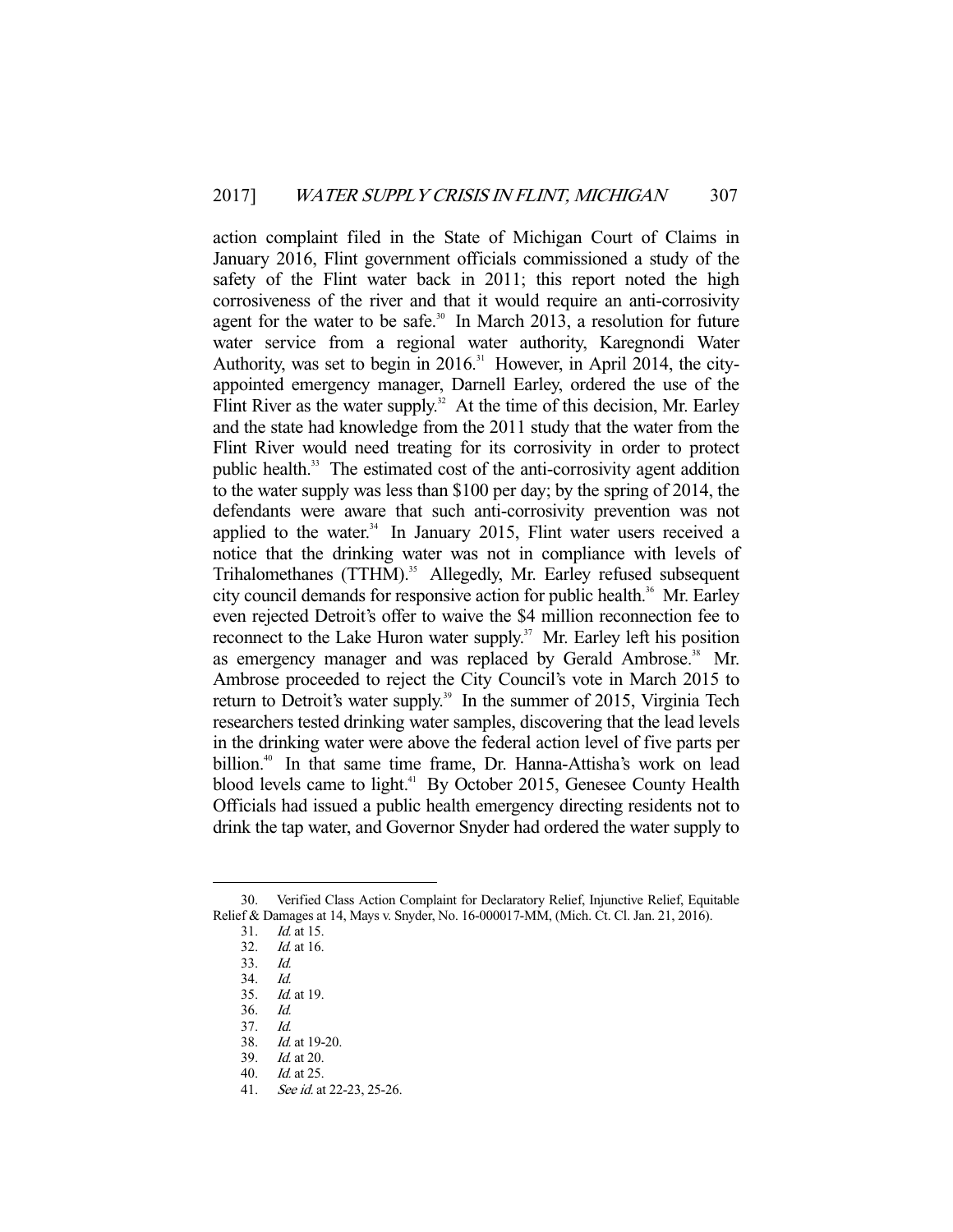reconnect to Detroit.<sup>42</sup> Thus far, much of the investigative inquiry surrounding how the water was inadequately treated has centered on the Michigan DEQ and the actions of the emergency managers.<sup>43</sup> There are allegations that the state ignored data on the lead levels of the water supply and were aware of inaccurate test results.<sup>44</sup> The determination of who is ultimately responsible for the decisions causing the allowance of lead leaching into the water supply remains to be seen.

 As of January 22, 2016, the EPA announced it would be taking over the lead sampling and analysis with publication on the Internet to provide better information to the public.<sup>45</sup> The EPA issued an emergency administrative order on January 21, 2016, declaring, that both the City of Flint and the State of Michigan failed to take the necessary measures to protect public health.<sup>46</sup> Under the order, Michigan must create a public website for all information and reports regarding the actions taken to test and solve the lead crisis within five days, respond to an EPA task force on Flint's drinking water within ten days, and provide the EPA with monitoring and testing data from 2013 to the present.<sup> $47$ </sup> The media, various government groups, agencies, environmental defense organizations, and political individuals are espousing the flaws in the initial responses to the situation and bringing forth calls to action.<sup>48</sup> Multiple emergency actions are now in process, including EPA orders, class action lawsuits, and President Obama sending in aid.<sup>49</sup> However, water supply laws already exist with the protection of public health as their major purpose. In theory, the tragedy with Flint water should never have happened under current rules and regulations.

 <sup>42.</sup> Id. at 26-27.

 <sup>43.</sup> See Macaluso, supra note 2.

 <sup>44.</sup> Verified Class Action Complaint for Declaratory Relief, Injunctive Relief, Equitable Relief & Damages at 22-25, Mays v. Snyder, No. 16-000017-MM, (Mich. Ct. Cl. Jan. 21, 2016).

 <sup>45.</sup> Id.

 <sup>46.</sup> City of Flint, Michigan, U.S. ENVTL. PROT. AGENCY (Jan. 21, 2016), https://www.epa. gov/sites/production/files/2016-01/documents/1\_21\_sdwa\_1431\_emergency\_admin\_order\_0121 16.pdf (hereinafter the Safe Drinking Water Act Emergency Order); see also ENVTL. PROT. AGENCY, EPA Response Activities—Update, 2016 WL 316431 (Jan. 27, 2016).

 <sup>47.</sup> Id.

 <sup>48.</sup> Id.

<sup>49.</sup> See Lin, Rutter & Park, *supra* note 7.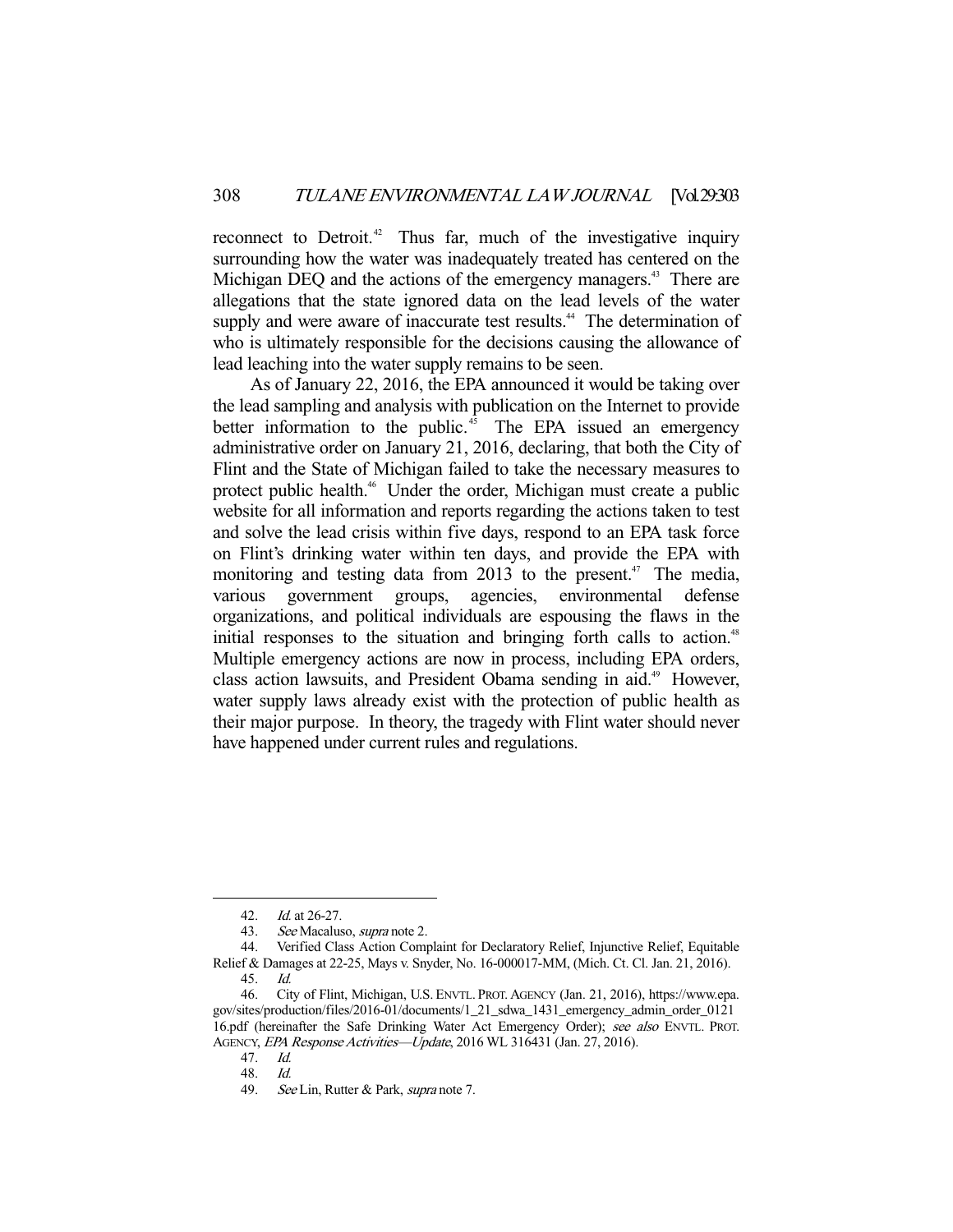#### III. APPLICABLE RULES AND REGULATIONS AFFECTING DRINKING WATER SUPPLY

#### A. The Safe Drinking Water Act

 The federal law in existence to ensure U.S. citizens receive clean drinking water is the Safe Drinking Water Act (SDWA). The main purpose of the SDWA is to study the various contaminants that exist in potential sources of drinking water and produce national primary drinking water regulations with maximum contaminant-level goals.<sup>50</sup> The Administrator of the EPA (Administrator) is charged with the oversight of the SDWA and enforcement of its standards.<sup>51</sup> Under the SDWA, U.S. citizens should not have to worry about the quality of water they are putting into their bodies through their homes. The Administrator, alongside the CDC and state government agencies, review methods of contaminant entry, detection of this entry, and prevention under 42 U.S.C.  $§$  300i-3.<sup>52</sup> Under this section, the Administrator reviews the methods and means necessary to give public water operators adequate information about the water systems and the contaminants' potential effects on those who use the water.<sup>53</sup> There is additional review of equipment and methods that allow for the mitigation of negative effects from the contaminants' entry.<sup>54</sup> These studies also review the way pipes and other conveyances of public water supplies could be damaged or unable to provide safe drinking water to the public, and the methods and effects of water treatment and distribution.<sup>55</sup> These reviews are intended to protect the public and the public water supply through prevention and detection. The Administrator even has the authority to issue orders and commence civil actions seeking relief or injunctions as necessary to protect the public in situations where the state or local governments have failed to do so.<sup>56</sup> He or she may act under this authority if there has been information provided on the presence or threat of a contaminant that presents a substantial danger to public health through the drinking water. $57$ 

 The SDWA not only provides for review of the methods and means of water supply and protections but also assures the availability of information, finances, and technology to hold the safety and health of the

 <sup>50.</sup> Safe Drinking Water Act, 42 U.S.C. § 300g-1 (2012).

<sup>51.</sup> *Id.* § 300g-2.

<sup>52.</sup> *Id.* § 300i-3.

 <sup>53.</sup> Id.

 <sup>54.</sup> Id.

<sup>55.</sup> *Id.* § 300i-4(a).<br>56. *Id.* § 300i(a).

Id.  $§$  300 $i$ (a).

 <sup>57.</sup> Id.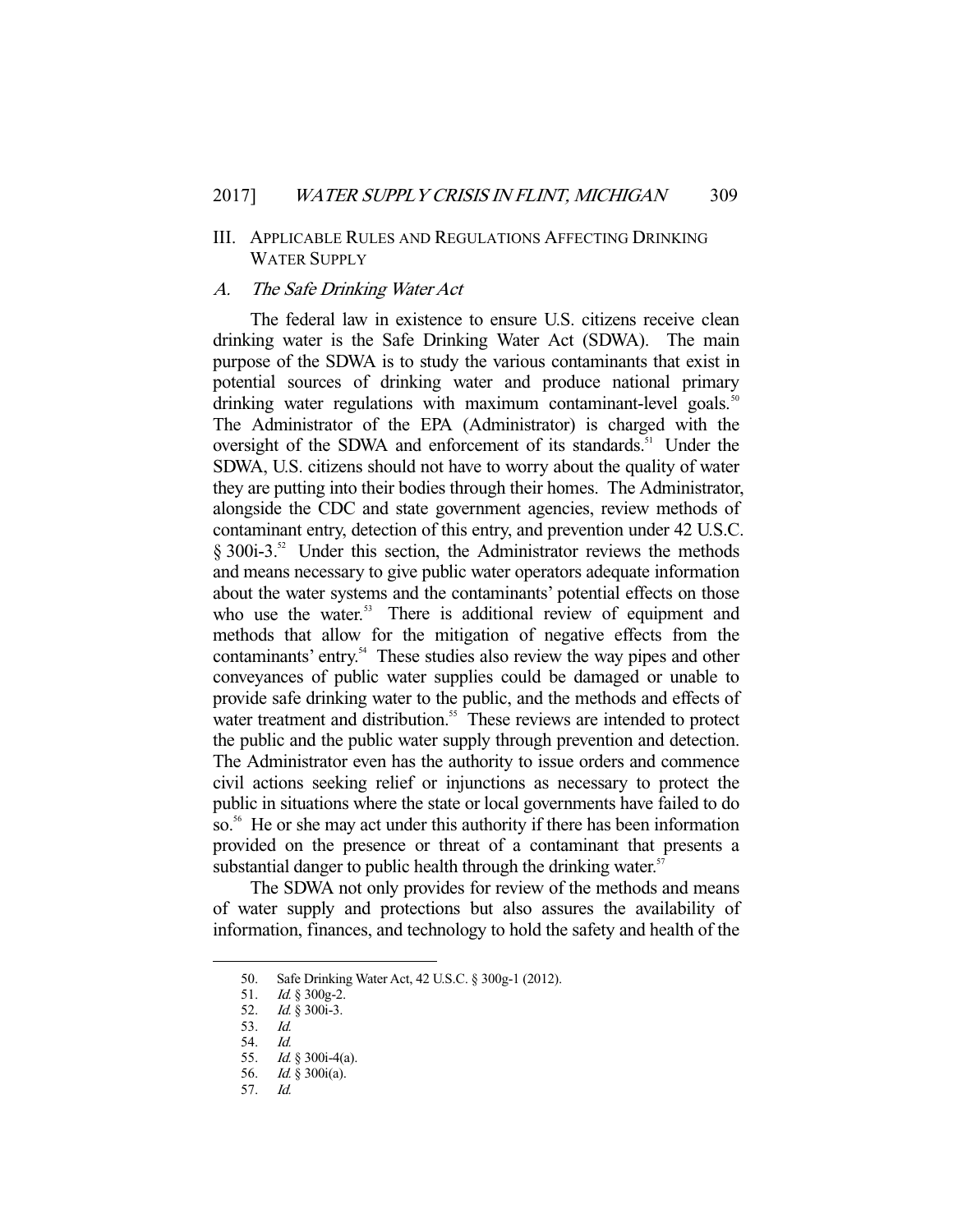public water supply to the national standards.<sup>58</sup> The Administrator has the authority to perform research and studies on causes, diseases, treatment, and other human harm relating to safe drinking water supplies.<sup>59</sup> The Administrator additionally may assemble and "make available information," with recommendations, of studies on the provision of safe drinking water along with making available proper Agency research facilities to the appropriate groups conducting research. $\omega$  Within this section of the SDWA, the Administrator must perform certain studies relating to the potential carcinogenic effects of various contaminants and treatment chemicals in the water and their effects on public health.<sup>61</sup> States can ensure provision of the necessary chemicals for treatment of their water supply through application if they cannot financially acquire the chemicals themselves. $62 A$  national assistance program exists for technological and financial assistance through grants for the rehabilitation and construction of water supply systems.<sup>63</sup> Under these federal assurances, states should be able to adequately provide safe drinking water to their citizens, even in times of financial distress.

 Those who are found in violation of the SDWA are subject to civil penalties.<sup>64</sup> These penalties apply to both individuals and agencies.<sup>65</sup> A person who fails to comply with an order from the Administrator issued for the protection of public health may be subject to fines up to \$15,000 per day of noncompliance with the order.<sup>66</sup> If a federal agency is found to be in violation of a subchapter of the SDWA, that agency may be subject to penalties of up to \$25,000 per day of violation.<sup>67</sup> If a court enters a judgment for the protection of public health as the result of a regulation violation, the violators may receive a civil penalty that will not exceed  $$25,000$  per day of violation.<sup>68</sup> Through civil penalties, the enforcement of the SDWA has the potential for substantial amounts of penalties based on the amount of time in which the Act was violated. The monitoring and enforcement provisions of the SDWA indicate that notice of a dangerous contaminant entry or the violation of a regulation should be quickly acknowledged. However, as the situation in Flint demonstrates,

- 64. Id. §§ 300g-3, 300i, 300j-6.
- 65. Id.

 <sup>58.</sup> Id. §§ 300j, 300j-1, 300j-2.

<sup>59.</sup> See id.  $\S 300$ j-1(a)(1).

 <sup>60.</sup> Id. § 300j-1(a)(2).

<sup>61.</sup> *Id.* §§ 300 $j-1$ (a)(9), (10).

 <sup>62.</sup> Id. § 300j(a).

 <sup>63.</sup> Id. § 300j-3(c).

 <sup>66.</sup> Id. § 300i(b).

 <sup>67.</sup> Id. § 300j-6.

 <sup>68.</sup> Id. § 300g-3.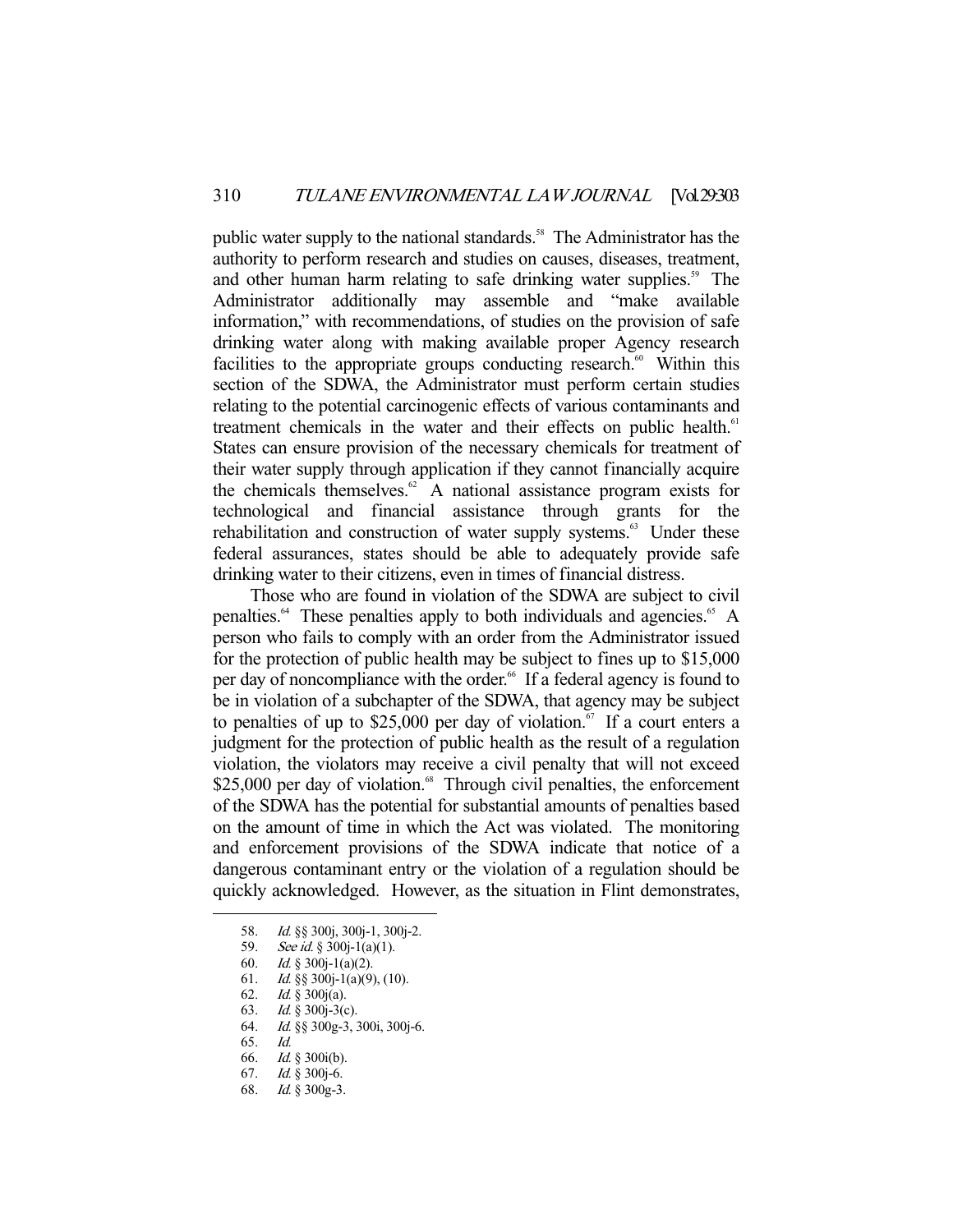if the state does not begin the process of notification, then large amounts of damage to the public can occur before any action is taken.<sup>69</sup>

#### B. Michigan State Law

 Under 42 U.S.C. § 300g-2, the states have the primary enforcement responsibility of the national drinking water standards.<sup>70</sup> The SDWA applies in the State of Michigan through its health chapter of the state's compiled laws.<sup>71</sup> Section 1001a of this chapter states the legislative intent of the chapter is to "provide adequate water resources research institutes and other facilities within the state of Michigan so that the state may assure the long-term health of its public water supplies and other vital natural resources."<sup>72</sup> The state provisions relating to the safety of public drinking water are extensive and detailed. The DEQ is charged with the promulgation and enforcement of the state drinking water standards, which can be no less stringent than the national standards, and monitoring requirements to ensure public health.<sup>73</sup> The DEQ also enforces the requirements necessary for the assurance of safe drinking water through the public water supply facilities.<sup>74</sup> Michigan follows the maximum contaminant level regulations in accordance with the SDWA.<sup>75</sup> Michigan law requires the collection of water samples in order to check the water quality in labs approved by the DEQ.76 The DEQ has the authority to impose fines on the supplier for failure to collect the samples for water quality checks.<sup>77</sup> The DEQ additionally requires suppliers to notify users of noncompliance if the public water supply falls out of compliance with the standards.<sup>78</sup> The DEQ is authorized to act if the water is found to pose a hazard to public health.<sup>79</sup>

 Subsection 1014 of the Michigan law imposes requirements on water suppliers for public notification in relation to water quality.<sup>80</sup> Suppliers must provide consumer confidence reports to customers as required under SDWA.<sup>81</sup> These reports and/or additional reports must

 <sup>69.</sup> See infra notes 80-84 and accompanying text.

 <sup>70. 42</sup> U.S.C. § 300g-2.

 <sup>71.</sup> MICH.COMP. LAWS § 325.1001 (2015).

<sup>72.</sup> *Id.* § 325.1001(a).

<sup>73.</sup> *Id.* § 325.1005(b).

<sup>74.</sup> *Id.* § 325.1005(e).

 <sup>75.</sup> Id. § 325.1006.

<sup>76.</sup> *Id.* § 325.1011.

<sup>77.</sup> *Id.* § 325.1007.

<sup>78.</sup> *Id.* § 325.1019.

 <sup>79.</sup> Id. §§ 325.1005, 1006, 1007, 1011, 1019.

<sup>80.</sup> *Id.* § 325.1014.

 <sup>81.</sup> Id. § 325.1014(2).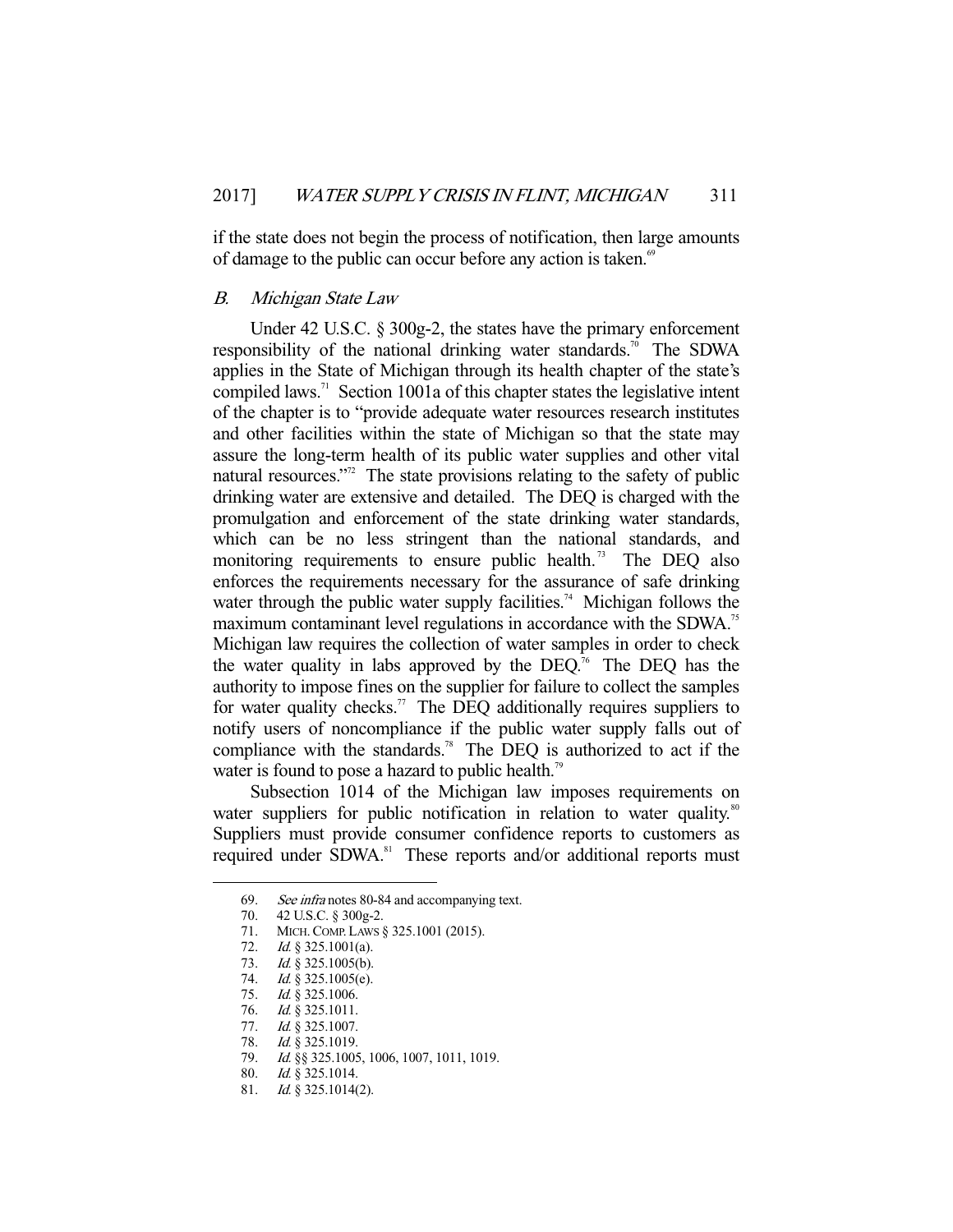contain specified information if regulated contaminants are found in the water supply.<sup>82</sup> This information includes all relevant information pertaining to the contaminant, the population at risk from exposure to such contaminant, and the possible negative health effects from exposure.<sup>83</sup> However, this information is only required if the DEQ provides water suppliers with statements on "the adverse effects of regulated contaminants on vulnerable subpopulations" from the EPA or other approved sources.<sup>84</sup>

 Penalties and enforcement for violations of the Michigan law fall under Subsections 1021 and 1022 of the health chapter.<sup>85</sup> Minor offenses are punishable by fines of up to \$5000 per day of violation and imprisonment for no longer than a year.<sup>86</sup> Under this subsection, a "minor offense" is a violation of a permit that does not prohibit the function of the water supply nor the level of health the system provides.<sup>87</sup> The DEQ can request the Attorney General to bring about an injunctive action in the name of the people for the enforcement of the SDWA.<sup>88</sup> The court may impose a civil penalty for no greater than \$5000 per day of violation.<sup>89</sup>

#### C. The Lead and Copper Rule

In 1991, the EPA published the Lead and Copper Rule (LCR).<sup>90</sup> The LCR has undergone several revisions over the years, the latest in  $2007<sup>91</sup>$  When this rule was created, the EPA knew that the main point of entry of lead into drinking water systems was through the delivery system, plumbing. $92$  This is largely in part due to the corrosivity of the water supply.<sup>93</sup> Water systems must apply the rules relating to the treatment of water for lead once the concentration of lead has reached the "action level" of at least 10% of the required samples resulting from the monitoring rules.<sup>94</sup> The action level, an enforceable requirement of the

 <sup>82.</sup> Id. § 325.1014(3).

 <sup>83.</sup> Id.

 <sup>84.</sup> Id. § 325.1014(4).

 <sup>85.</sup> Id. §§ 325.1021, 1022.

 <sup>86.</sup> Id. § 325.1021(1).

<sup>87.</sup> *Id.*  $\check{\S}$  325.1021(3).

 <sup>88.</sup> Id. § 325.1022.

 <sup>89.</sup> Id.

 <sup>90. 40</sup> C.F.R. § 141 (1991); OFFICE OF WATER 4601, U.S. ENVTL. PROT. AGENCY, EPA 570/9-91-400,LEAD AND COPPER RULE FACT SHEET (1995).

 <sup>91. 40</sup> C.F.R. § 141, 142 (2007).

<sup>92.</sup> OFFICE OF WATER 4601, supra note 90.

 <sup>93.</sup> Id.

 <sup>94.</sup> Id.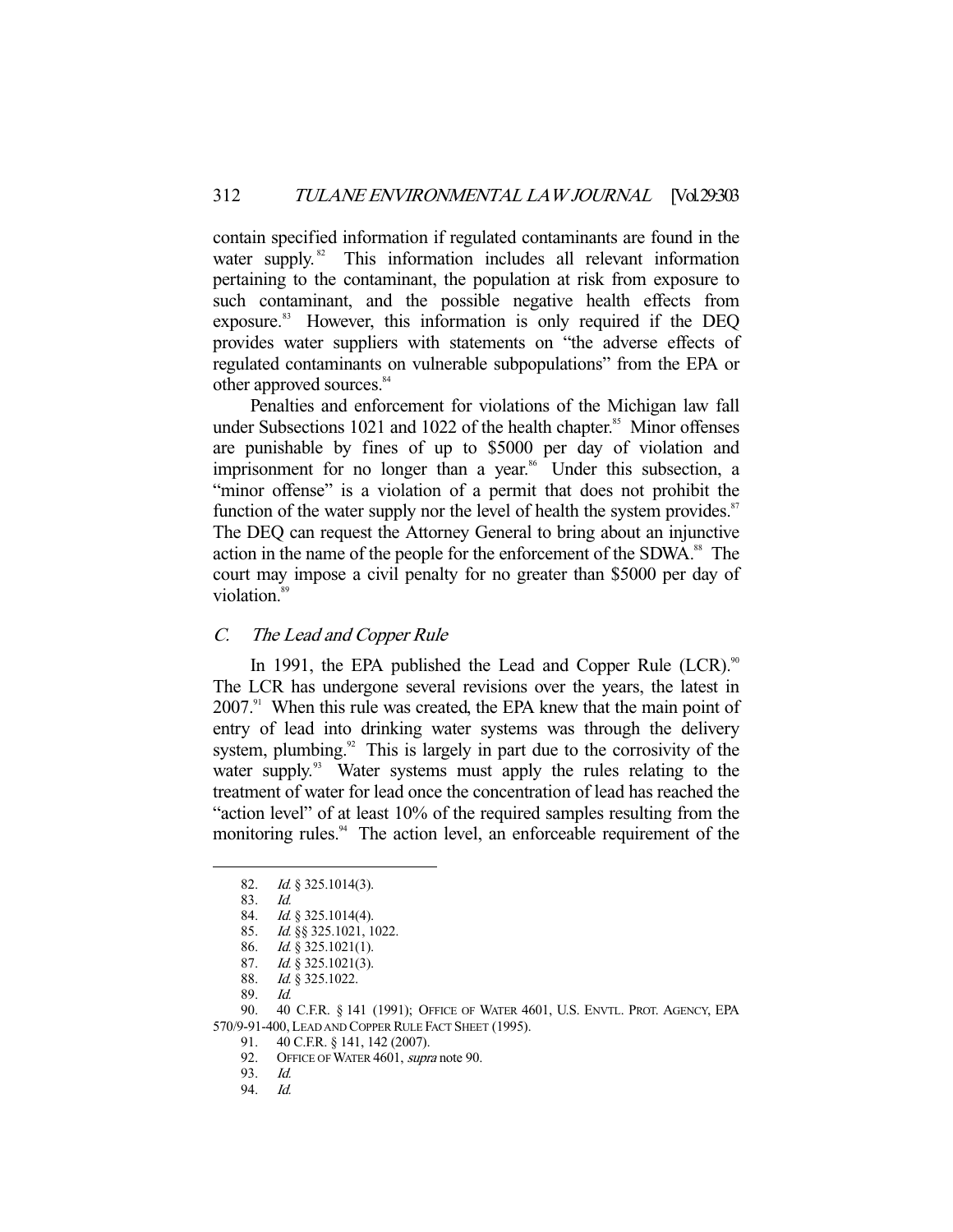LCR, for lead is  $0.015$  milligrams per liter, or fifteen parts per billion.<sup>95</sup> Water systems providing for more than 50,000 people are required to perform additional monitoring of water quality affecting corrosion.<sup>96</sup>

 High lead levels in a water system require four types of action under the original LCR. $\degree$  The source water requires monitoring for the presence of lead or copper, followed by state-approved treatment.<sup>98</sup> Water systems require monitoring and corrosion control studies as well as a corrosion control treatment recommendation based on the discovered information.99 The LCR additionally provides a list of available treatment options, and then the State approves the proposed corrosion treatment.<sup>100</sup> Besides monitoring and treatment of the water to prevent lead and copper from damaging the public, the LCR requires systems to distribute educational informational materials within sixty days of knowledge of the system's noncompliance from above-action-level lead concentrations in the drinking water.<sup>101</sup> Through these materials, the public is supposed to have adequate guidance and the ability to reduce their lead exposure at home. Following a revision in 2000, systems must report compliance with the public education requirements within ten days from each required time period.<sup>102</sup> The fourth requirement under the original LCR is the most intensive of the four actions: lead service line replacement.<sup>103</sup> If the lead remains above action level following the implementation of proper corrosion control treatment to the water system, then this fourth action must be taken. $104$  The lines to be replaced are those that contribute lead into the drinking water system above action level.<sup>105</sup> Once this procedure has begun, the system must replace 7% of the lines per year, with a complete line replacement in the following fifteen years.<sup>106</sup>

 The LCR underwent a series of revisions in 2007 with the goals of improving compliance with the requirements for public education to affirm that those affected by lead in the drinking water receive the information they need and improve implementation of the LCR

-

103. OFFICE OF WATER 4601, supra note 90.

104. Id.

106. Id.

 <sup>95.</sup> Id.

 <sup>96.</sup> Id.

 <sup>97.</sup> Id.

 <sup>98.</sup> Id.

 <sup>99.</sup> Id.

 <sup>100.</sup> Id.

 <sup>101.</sup> Id.

 <sup>102.</sup> OFFICE OF WATER 4606, U.S. ENVTL. PROT. AGENCY, EPA 816-F-99-011, LEAD AND COPPER RULE MINOR REVISIONS FACT SHEET FOR STATE PRIMARY AGENCIES (2001).

 <sup>105.</sup> Id.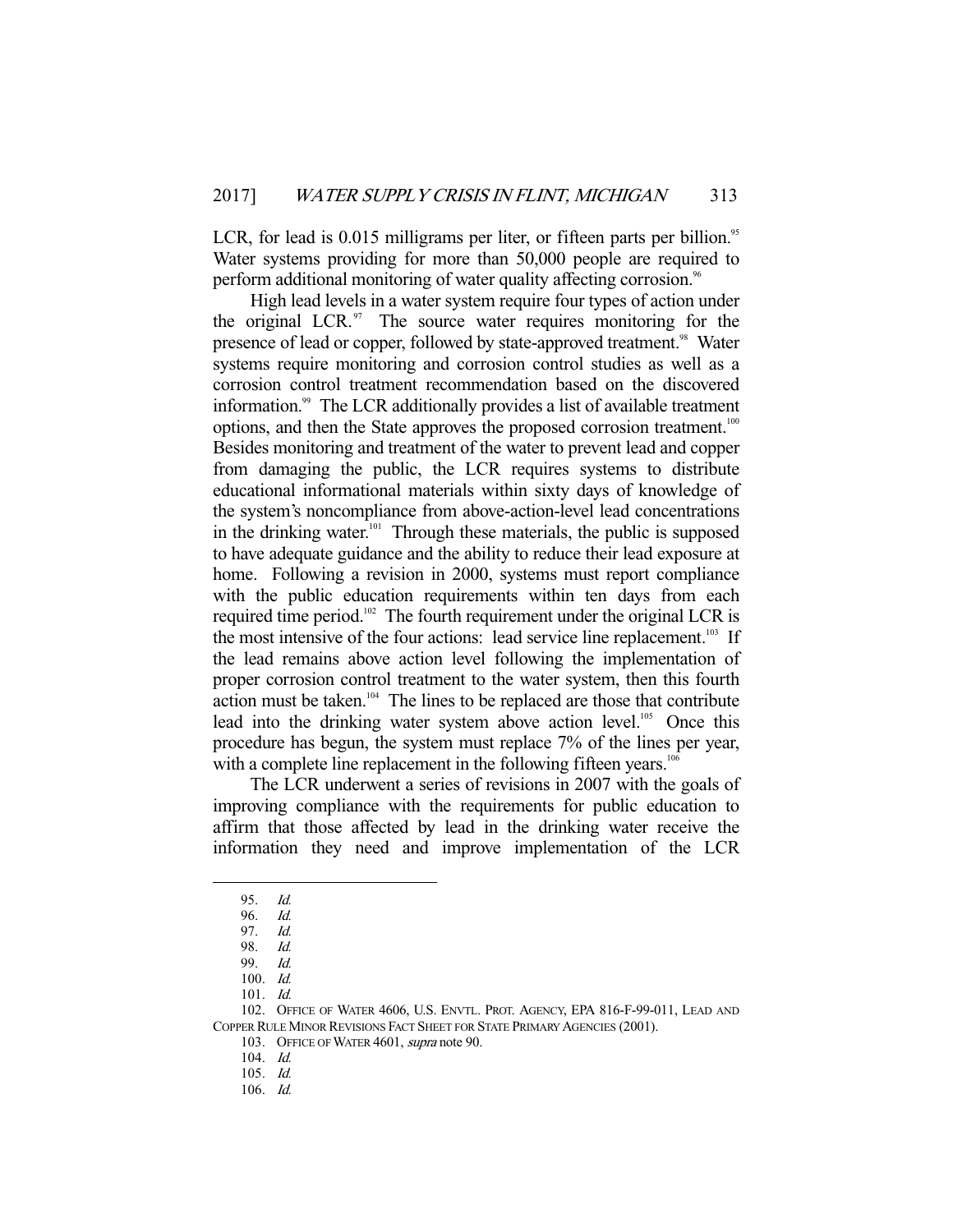generally.<sup>107</sup> The 2007 revisions of water treatment requirements increased precedent steps to improve water treatments for changes in the water system that could affect lead levels.<sup>108</sup> Any intended changes to water systems that would have an impact on corrosivity must be approved by the primary agency.109 Through the approval, the system is supposed to have adequate time to research potential effects of the treatment change. $110$ 

#### IV. THE EFFECTS ON FLINT AND FUTURE IMPLICATIONS

#### A. When Assurances Do Not Stand on Solid Ground

 The above rules and regulations suggest that the provision of safe, clean drinking water is a priority and close to a guarantee for U.S. citizens. The SDWA provisions include contaminant studies as well as technological and financial assurances that states will receive the information and tools necessary to provide clean water through public water systems.<sup>111</sup> The Michigan laws assure the public that they will receive important information about their drinking water quality.<sup>112</sup> Both the federal and the state laws indicate that action would be taken against those who violate the laws in ways that result in potential harm of public health. The existence and revisions of the LCR demonstrate how the dangers of lead in particular are well known, as are the mechanisms through which the lead may affect water systems and harm consumers.<sup>113</sup> These laws are not new, nor does their implementation require technology that is not yet in existence, as other natural resource issues involve. Yet, the entire population of Flint, Michigan, suffers from consuming the water their local and state government assured them was safe. Given the above rules and regulations, water-quality studies should have shown that there were elevated levels of lead in the drinking water. The law suggests that a corrosivity treatment should have been applied to the Flint River water that was distributed to Flint residents. The consequences of the failure of the law and of the people involved are farreaching and, in some cases, irreparable.

 <sup>107.</sup> OFFICE OF WATER 4607M, U.S. ENVTL. PROT. AGENCY, EPA 815-F-07-03, FACT SHEET: REVISIONS TO THE REGULATIONS CONTROLLING LEAD IN DRINKING WATER (2007).

 <sup>108.</sup> Id.

 <sup>109.</sup> Id.

 <sup>110.</sup> See id.

 <sup>111.</sup> See Safe Drinking Water Act, 42 U.S.C. §§ 300j, 300j-1, 300j-2 (2012).

<sup>112.</sup> See MICH. COMP. LAWS ANN. § 325.1014 (West 2015).

<sup>113.</sup> See 40 C.F.R. pts. 141-42 (2015); OFFICE OF WATER 4601, supra note 90.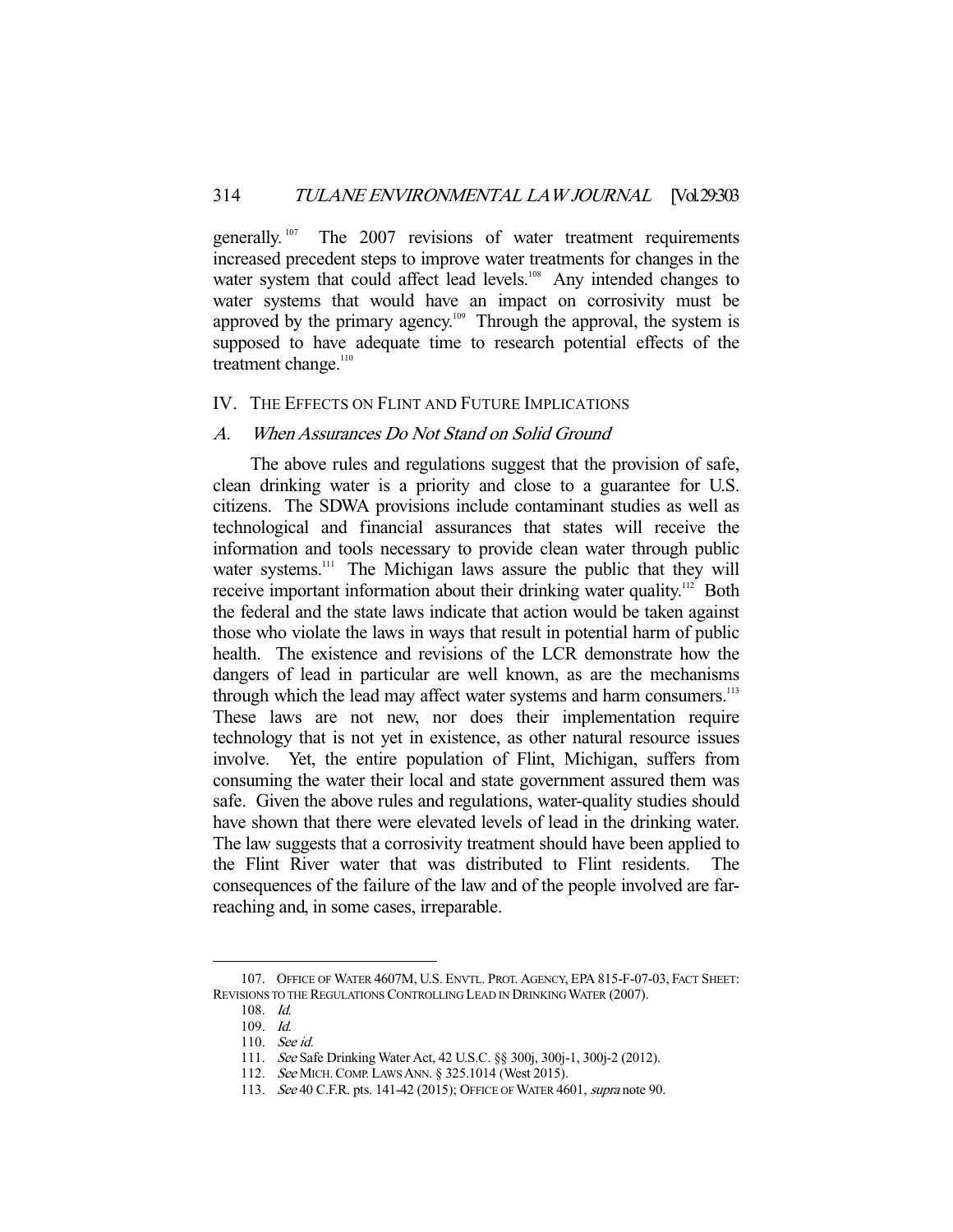As previously stated, the citizens of Flint knew that something was going on with the water after the switch from the Hudson to the Flint River.<sup>114</sup> The community spoke out about the taste and color of the water to their local government.<sup>115</sup> Skin lesions, hair loss, and rashes increased in Flint patients.116 If the public is supposed to be as informed as the rules and regulations indicate, then the Flint community would have been informed about the corrosivity of the water supply and the potential effects from the lead exposure. However, the public was not informed until the damage was done. The local government assured citizens that the Flint River water was safe and challenged Dr. Hanna-Attisha's findings.<sup>117</sup> President Obama authorized federal emergency aid, and residents were given bottled water.<sup>118</sup> Children who have consumed the lead-contaminated water may be affected for the rest of their lives.

 It is not surprising that the Flint community no longer trusts the government in its actions attempting to remediate the water crisis. Even without knowing the relevant law, the Flint community knows that this tragedy should never have happened. The assurances of both federal and state rules and regulation have fallen short. The laws indicate numerous measures that are to be taken upon discovery of elevated lead levels in the water supply. The SDWA additionally assures financial and technological assistance in reaching safe drinking water quality.119 So what happens when the laws intended to protect public health are not followed through? The public no longer believes in what the government says.

 Time will tell if the DEQ of Michigan and the EPA regional administrators purposefully altered the water quality testing and thus caused notifications of the need for help to go unsounded. However, the reason underlying the switch from Detroit's water supply to the Flint River was a financially-based decision.<sup>120</sup> The switch of the water supply would have triggered studies under the LCR for a change in water supply, and the financial constraints causing the change in the water supply would merit a notification applicable to SDWA. The law assures assistance, but where does the assistance come from? The money necessary to treat the Flint River with an anti-corrosivity agent was not

<sup>114.</sup> See Smith, supra note 3.

<sup>115.</sup> See Smith, supra note 3.

<sup>116.</sup> Ganim & Tran, supra note 8.

 <sup>117.</sup> See Goodnough, Davey & Smith, supra note 4.

<sup>118.</sup> See Lin, Rutter & Park, supra note 7.

 <sup>119.</sup> See Safe Drinking Water Act, 42 U.S.C. §§ 300j, 300j-1, 300j-2 (2012).

<sup>120.</sup> See Smith, supra note 3.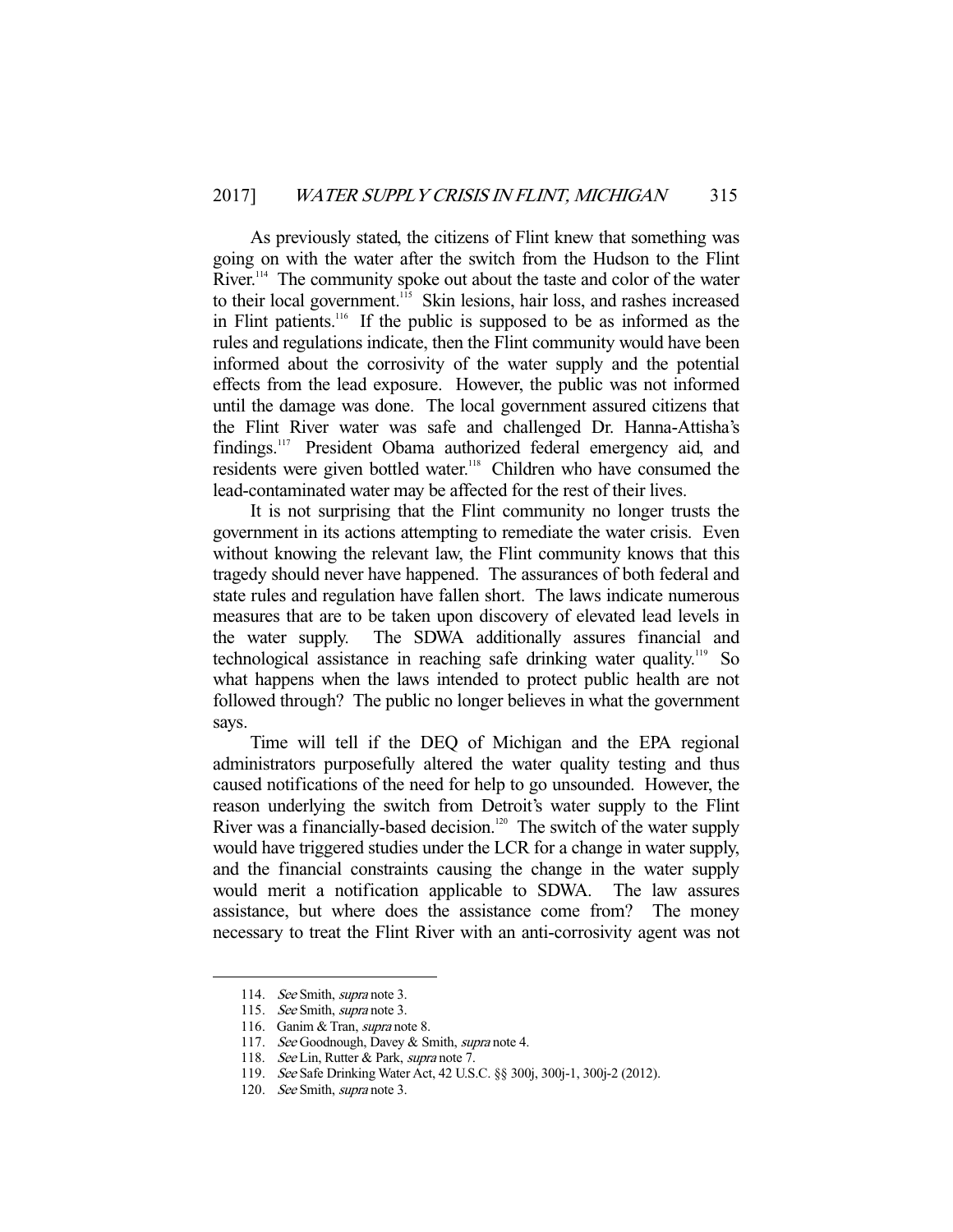an extremely large sum, approximately \$100 per day.<sup>121</sup> However, if Flint was unable to supply that money, then, under the SDWA, shouldn't the federal system have stepped in to help? Furthermore, now that the damage is done, in what manner and with what finances can it be fixed?

#### B. The Future—Remediation and Prevention

#### 1. Recovery

 Violations of the SDWA and the Michigan laws can result in civil penalties.122 Even if it was determined that there had been violations from the time the water supply switched to the Flint River, these penalties would not have a hard hit on those responsible. Additionally, these civil penalties, while they may punish those whose actions caused the damage, do nothing to benefit the residents of Flint. The health impacts of the lead on the Flint community may last the entire duration of their lives in some cases. Citizens may potentially be compensated for their ongoing medical expenses through a structured settlement if a court finds the local and state governments and agencies liable for the lack of corrosion treatment under tort law. However, even with compensation, the quality of life for many, especially the younger generations, will never be the same. Children who have consumed the water may suffer from developmental damages that will affect their adult lives. Even with medical compensation, the damage to Flint as a city and community remains.

 There may be another pathway of recovery for Flint residents. Recent events in the State of Louisiana may have opened a door to recovery for agency failures through suit as a Fifth Amendment Takings Clause of the U.S. Constitution.<sup>123</sup> In a liability order for St. Bernard Parish Government v. United States, the plaintiffs were awarded an order of liability against the U.S. Army Corps of Engineers (Army Corps) for a temporary taking by flooding.124 The Parish Government alleged that the Army Corps caused a taking by property flooding in its construction, operations, and maintenance failure of the Mississippi River-Gulf Outlet.125 The property damage took place following Hurricane Katrina,

 <sup>121.</sup> Verified Class Action Complaint for Declaratory Relief, Injunctive Relief, Equitable Relief & Damages at 16, Mays v. Snyder, No.16-000017-MM (Mich. Ct. Cl. Jan. 21, 2016).

 <sup>122. 42</sup> U.S.C. § 300g-3,300i, 300j-6; MICH.COMP. LAWS § 325.1021-.1022 (2015).

 <sup>123.</sup> U.S. CONST. amend. V; see generally St. Bernard Par. Gov't v. United States, 121 Fed.

Cl. 687 (2015) (supporting the idea that the government may be liable for their actions).

<sup>124.</sup> See St. Bernard Par. Gov't, 121 Fed. Cl. 687.

<sup>125.</sup> *Id.* at 690-91.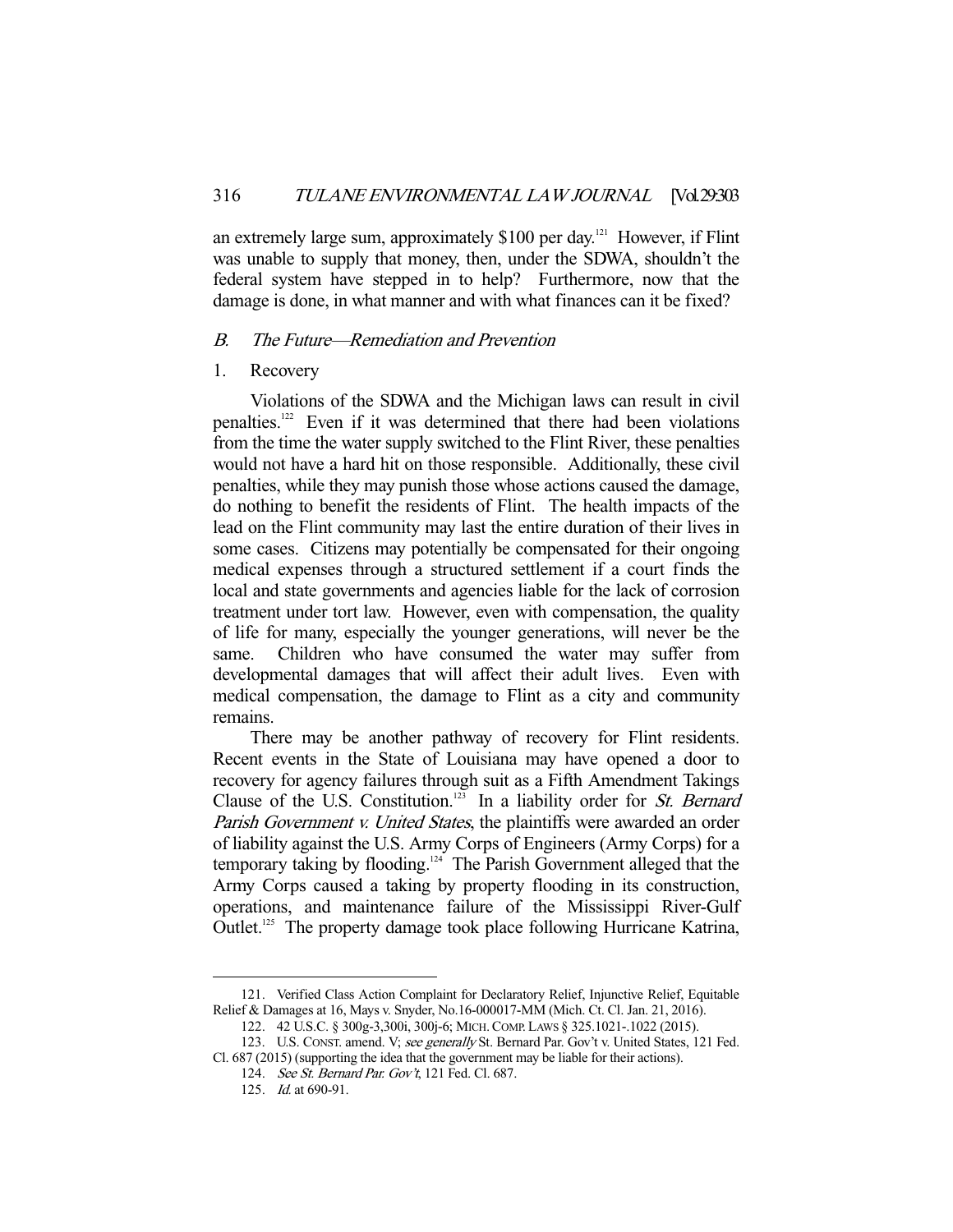along with the following hurricanes shortly thereafter.<sup>126</sup> The issue was originally filed as a negligence tort claim in which the United States District Court for the Eastern District of Louisiana ruled for the plaintiffs, and the United States Court of Appeals for the Fifth Circuit affirmed.<sup>127</sup> However, shortly thereafter the Fifth Circuit reversed its decision on rehearing. 128 Following the Fifth Circuit's reversal, the Parish Government filed a claim for a violation under the Fifth Amendment Takings Clause using the facts of the negligence claim.<sup>129</sup>

 The Takings Clause of the Fifth Amendment states, "nor shall private property be taken for a public use without just compensation."<sup>130</sup> In order to bring a suit for a Takings Clause violation, the plaintiffs must have standing through the demonstration of "injury in fact," a causal link between the harm and the alleged conduct, and the harm must be likely redressable.<sup>131</sup> Additionally, plaintiffs must show they had a protectable property interest under state law and that the damage they suffered from the action was foreseeable.<sup>132</sup> In the United States Court of Federal Claims, the plaintiffs proved their property interests as protectable under Louisiana Law.<sup>133</sup> In establishing a temporary taking, St. Bernard Parish showed that they had individual, protectable property interests and that the consequences from the Army Corps' actions were foreseeable.<sup>134</sup> They proved a causal link between the property damage and the actions of the Army Corps with the information available to the Army Corps before the damage occurred.<sup>135</sup> They proved that both agency and external research studies suggested a likelihood of an increased chance of surge and flooding of the Mississippi River-Gulf Outlet.<sup>136</sup> The Army Corps continued its actions leading to the flooding, despite the available information.<sup>137</sup> The damage from the flooding was also substantial and severe in the eyes of the court.<sup>138</sup> The court even went so far as to emphasize that the Army Corps' post-remedial action did not negate its

 <sup>126.</sup> See id. at 692-93.

<sup>127.</sup> See id. at 691-92.

 <sup>128.</sup> See id. at 692.

 <sup>129.</sup> See id.

 <sup>130.</sup> U.S. CONST. amend. V.

 <sup>131.</sup> See Lujan v. Defenders of Wildlife, 504 U.S. 555, 560-61 (1992).

<sup>132.</sup> See St. Bernard Par. Gov't, 121 Fed. Cl. at 719 (citing Ark. Game & Fish Comm'n v. United States, 133 S. Ct. 511, 522-23 (2012)).

 <sup>133.</sup> See id.

<sup>134.</sup> See id. at 719-23.

<sup>135.</sup> See id. at 724-38.

 <sup>136.</sup> See id.

 <sup>137.</sup> See id.

<sup>138.</sup> See id. at 745-46.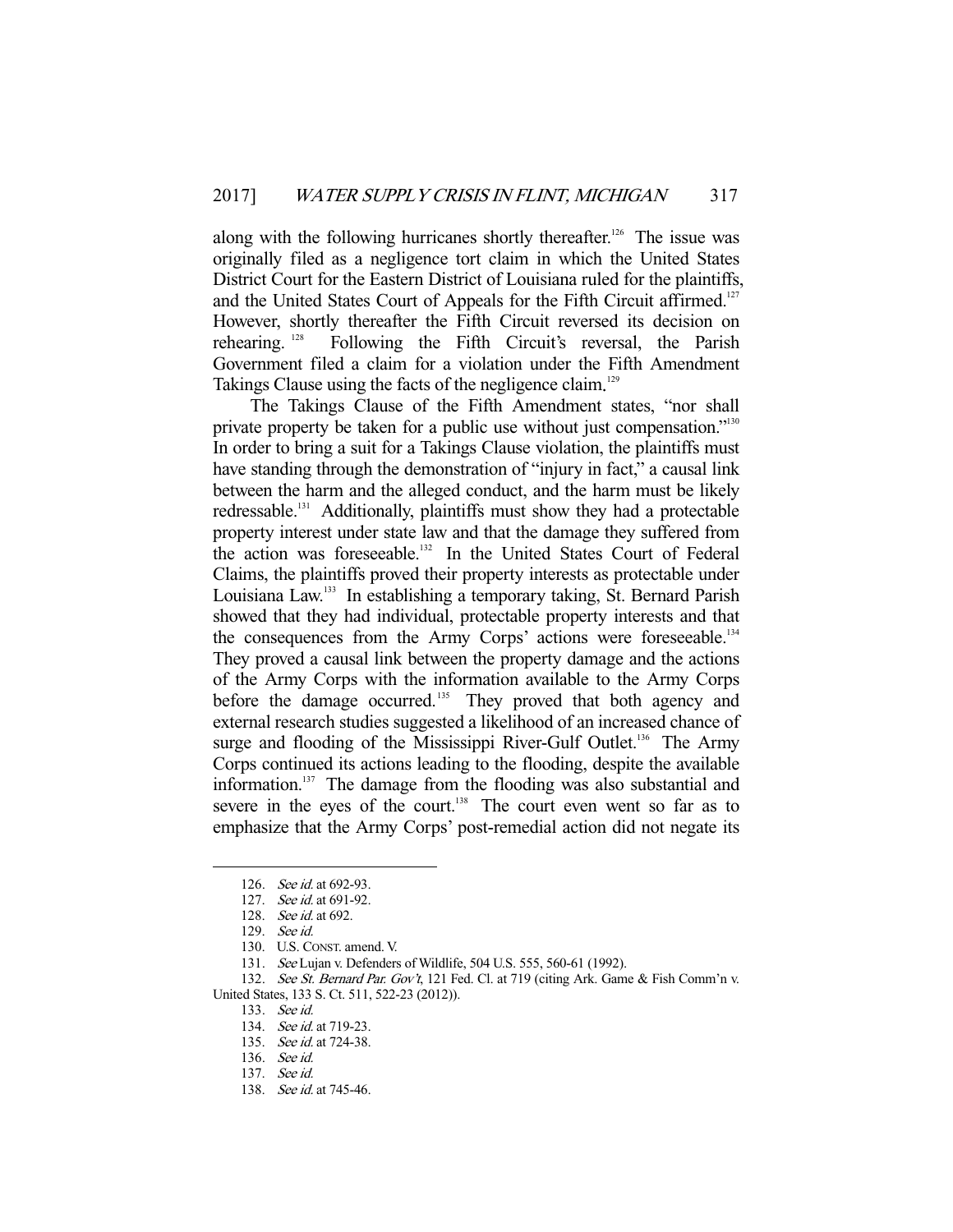liability.<sup>139</sup> St. Bernard Parish will possibly set favorable precedent for the ability of plaintiffs to recover under a constitutional takings theory for agency failure and consequences.

The situation in *St. Bernard Parish* provides another example of an event caused by actions that were intended for public protection, but ultimately ended in causing harm. The levee was intended to protect the public and reduce flooding. Similarly, the switch to the Flint River as the water supply was intended to save money and reduce financial constraint on the city.140 Instead, members of the community had toxic water in their taps. If Flint can establish the elements in a manner similar to St. Bernard Parish, they may be able to recover under a takings claim. The failure of the EPA and the DEQ to properly treat the water supply may allow Flint residents to prove that their homes were irreparably damaged within a protectable property interest under state law. Safe drinking water law and water sampling information coming under scrutiny shows that those in charge of Flint's water supply were aware of its corrosivity, similar to the studies suggesting increased flooding chances in St. Bernard Parish. If this claim is successful, Flint has the potential to experience drastic changes. Flint citizens may use the money from a takings claim recovery to rebuild their homes and lives in Flint, or they may decide to take the money and start over somewhere new.

#### 2. Prevention

 It is clear that the lead leaching and subsequent consequences in Flint should not have happened under existing law, but how could it have been prevented in the first place? Remedial actions are underway, but thoughts should be put forth on how to prevent another tragedy like this in the future. This story is common throughout various environmental disasters in the United States. A tragedy strikes, and only afterwards is action taken to try to fix it. In regard to natural resources, the United States tends to act to solve a problem rather than prevent it from happening. The Cuyahoga River catching fire had a key influence on the passage of the Clean Water Act of 1972.<sup>141</sup> The Exxon Valdez oil spill paved the path for the Oil Pollution Act of 1990.<sup>142</sup> The disaster of toxic

 <sup>139.</sup> See id. at 743-44.

<sup>140.</sup> See Smith, supra note 3.

 <sup>141.</sup> See Protecting the Clean Water Act, AM. RIVERS, http://www.americanrivers.org/ initiatives/pollution/clean-water-act/ (last visited Jan. 31, 2016).

 <sup>142.</sup> See Adam Hadhazy, 20 Years After the Exxon Valdez: Preventing and Preparing for the Next Oil Spill Disaster [Slide Show] The Biggest Oil Spill in U.S. History Sparked Improvements in Tanker Construction and Navigation Technology, Along With Better Crew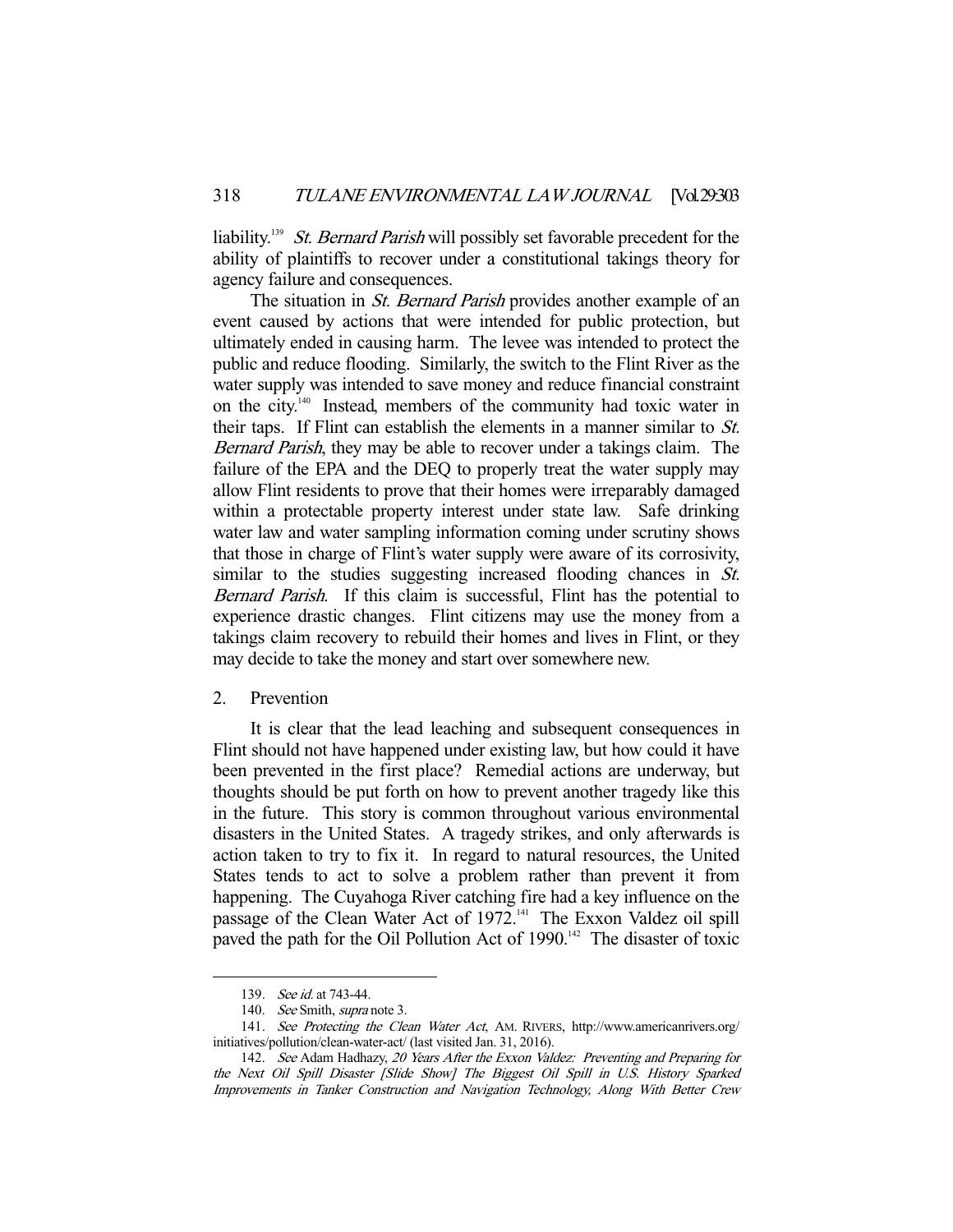dumping resulting in the federal government buying out a whole community in the tragedy of Love Canal in the 1970s drew attention to the need for toxic-cleanup regulation.<sup>143</sup> In 1979, Eckardt Beck, a former EPA regional administrator, wrote on Love Canal and stated, "It is within our power to exercise intelligent and effective controls designed to significantly cut such environmental risks. A tragedy, unfortunately, has now called upon us to decide on the overall level of commitment we desire for defusing future Love Canals."144 The water crisis in Flint, Michigan, may be one of the future Love Canals to which Mr. Beck alluded.

 The true tragedy of the Flint water crisis is that existing law should have prevented the inadequacy of the water treatment. The laws and rules pertaining to drinking water exist for the protection of public health but hold no weight when people do not enforce them. It is possible that a new, major change is needed in the provision of safe drinking water in the United States. According to the CDC, four million homes with children in them, at a minimum, experience exposure to high lead levels.145 The CDC also has said that for children there is not a determined safe level of lead in their blood.<sup>146</sup> However, the actionable legal level of lead for public water systems is fifteen parts per billion.<sup>147</sup> Early estimates of cost for replacing the infrastructure of Flint's water piping is \$1.5 billion, but the LCR shows a system in place for replacement of lines spaced over time upon the discovery of elevated lead in the system.<sup>148</sup> Under the SDWA, lead-lined cooler tanks for water required replacing because they were an imminent hazard to human health.<sup>149</sup> These provisions alone beg the question of how the replacement of lead pipe infrastructure has not been more actively pursued. The treatment of water with anti-corrosivity agents prevents the lead leaching, but this requires the water to be treated in the first place. Flint demonstrates the failure in the underpinnings of these rules and regulations. However, if people do not enforce the law, there remains uncertainty of whether a policy change would be effective.

Training, but the Danger Remains, SCI.AM. (Mar. 23, 2009), http://www.scientificamerican.com/ article/exxon-valdez-20-years-later-oil-spill-prevention/.

<sup>143.</sup> See Eckardt Beck, The Love Canal Tragedy, U.S. ENVTL. PROT. AGENCY (Jan. 1979), https://archive.epa.gov/epa/aboutepa/love-canal-tragedy.htmlhttp://www.epa.gov/aboutepa/lovecanal-tragedy.

 <sup>144.</sup> Id.

<sup>145.</sup> Lead, supra note 18.

 <sup>146.</sup> Id.

<sup>147.</sup> OFFICE OF WATER 4601, supra note 90.

 <sup>148.</sup> Smith, supra note 3.

 <sup>149.</sup> See Safe Drinking Water Act, 42 U.S.C. § 300j-22 (2012).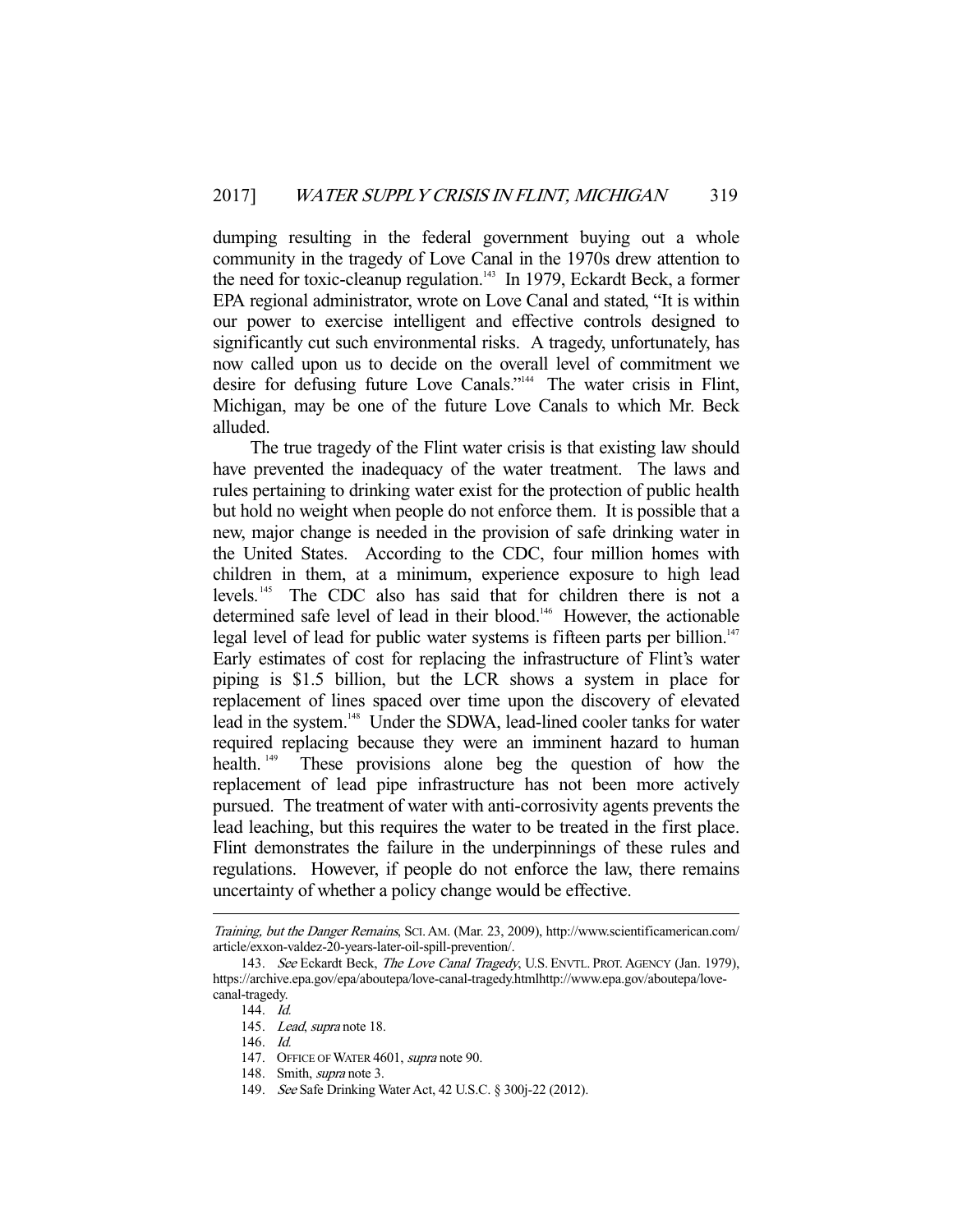The assurance of safe drinking water involves a cooperation of both state and federal agencies and laws. However, as shown earlier in this Comment, the states are the entities primarily responsible for the actual implementation of the regulations and provision of safe water to the public. In the case of Flint, it appears that the primary failure was in the state's DEQ. Therefore, the federal law needs to provide greater oversight and, in so doing, provide a safety net for when the state agency fails in any way to assure safe drinking water. The SDWA should contain a provision that mandates not only the affirmation of a change in water supply, but also requires the federal agency to review the potential water supply change and its possible impact on public health. Through this requirement, emergency managers who only look at economic costs and benefits are not the ultimate decision-makers; instead, the local and state agencies provide information on the current water supply and the potential change to the EPA, which then independently reviews and recommends whether or not to pursue the change. A requirement that the state follow the EPA's recommendation may infringe too much into the rights of the states. But if the state determines not to follow the EPA's recommendation, it must provide sufficient reasoning, outside of economic factors, as to why because the states adopted the SDWA. Given the financial assistance that the SDWA assures in the provision of safe drinking water, the implementation of the law should weigh what is best for public health above other factors surrounding the water supply in question.<sup>150</sup> Finally, by strengthening the federal law through increased federal oversight, the benefits of the change in federal law would apply in each state that has adopted the SDWA into its state laws, thereby potentially preventing future Flint crises from happening in other American cities.

#### V. CONCLUSION

 The water crisis in Flint demonstrates the ineffectiveness of the current laws intended to protect the public drinking water supply and public health. Therefore, there needs to be a change in the enforcement of those laws. There is no clearly laid out solution to this problem, but there are options that could begin to impact the force of the law outside of the federal policy changes discussed previously.

 The following are recommendations of steps that would change the physical elements of safe drinking water assurance and provision. The requirements for monitoring contaminants and treatment processes could

 <sup>150.</sup> See id. § 300j.